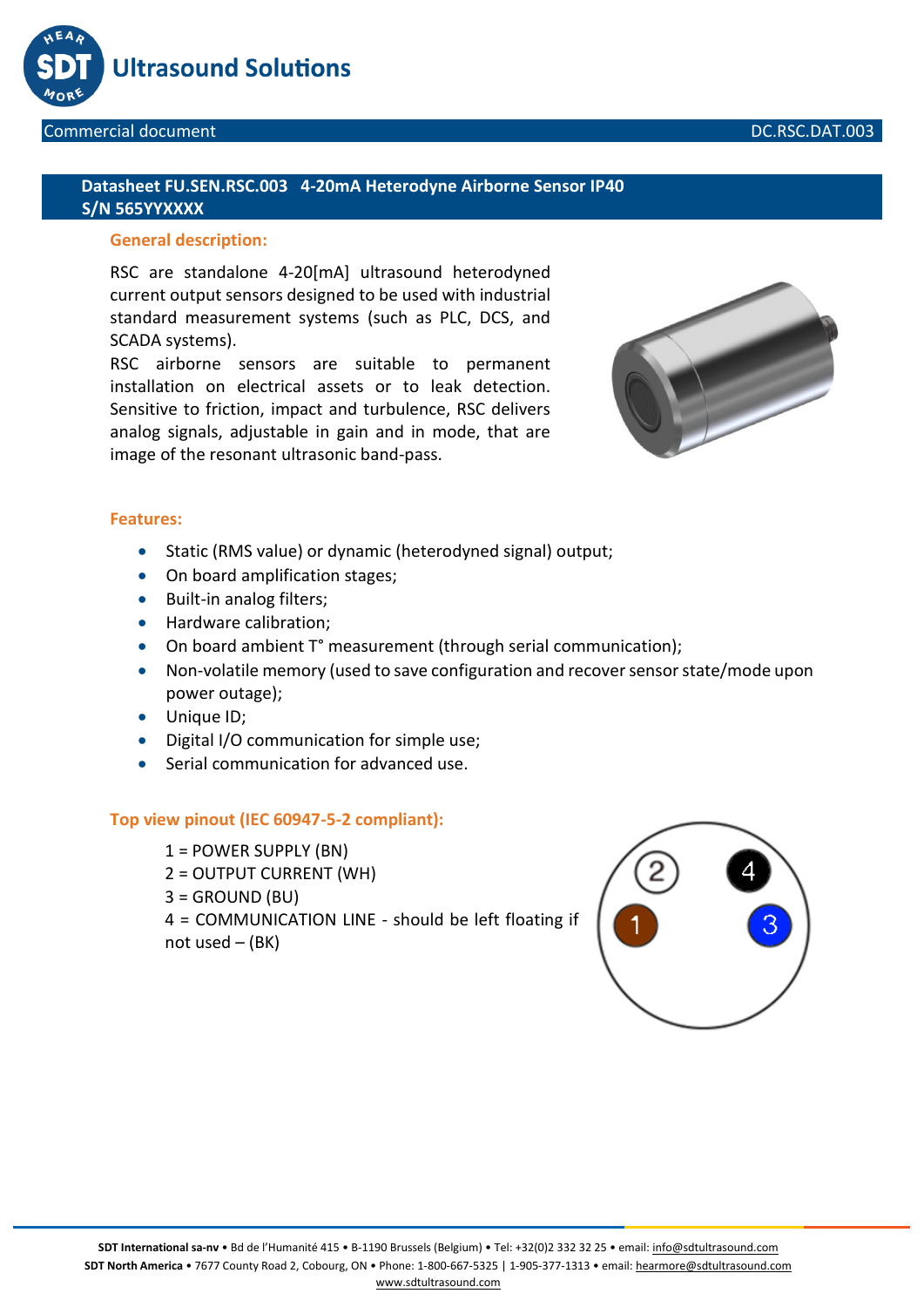| <b>General specifications</b>                              |                                                                                                                                                                                                  |
|------------------------------------------------------------|--------------------------------------------------------------------------------------------------------------------------------------------------------------------------------------------------|
| Dimensions [mm]                                            | 49,0                                                                                                                                                                                             |
|                                                            | 6,168                                                                                                                                                                                            |
|                                                            |                                                                                                                                                                                                  |
| Description                                                | Resonant ultrasound airborne sensor with heterodyned output                                                                                                                                      |
| Type of transducer                                         | Piezoelectric ceramic                                                                                                                                                                            |
| <b>Materials</b>                                           | Housing: stainless steel<br>Connector plate: Aluminum                                                                                                                                            |
| Weight                                                     | 135 Gram / 4.8 Oz                                                                                                                                                                                |
| IP rating                                                  | <b>IP40</b>                                                                                                                                                                                      |
| Tests/approvals<br><b>EMC</b><br>(Directive<br>2014/30/EU) | EN 61326-1:2013<br>$\bullet$<br>EN 55011: 2016 + A1:2017<br>EN 61000-4-2:2009<br>EN 61000-4-3:2006 + A1:2008 + IS1:2009 + A2:2010<br>EN 61000-4-4:2013<br>EN 61000-4-6:2014<br>EN 61000-4-8:2010 |
| <b>Installation</b>                                        |                                                                                                                                                                                                  |
| Power supply                                               | 10 [V] to 30 [V]                                                                                                                                                                                 |
| Maximum                                                    | $1.2$ [W]                                                                                                                                                                                        |
| consumption<br>Operating                                   | $-20$ [°C] to +70 [°C]                                                                                                                                                                           |
| temperature                                                |                                                                                                                                                                                                  |
| Pinout voltage                                             | <b>GROUND to VDD</b>                                                                                                                                                                             |
| Recommended<br>maximum<br>cable<br>length                  | 30 [m] / 100 [feet]                                                                                                                                                                              |
| Mounting options                                           | See accessories section                                                                                                                                                                          |
| <b>Sensor signal (Typical)</b>                             |                                                                                                                                                                                                  |
| Resonant frequency                                         | 40 [kHz] +/- 1 [kHz]                                                                                                                                                                             |
| Gain range                                                 | 0 [dB] to 60 [dB]                                                                                                                                                                                |

# **Technical specifications:**

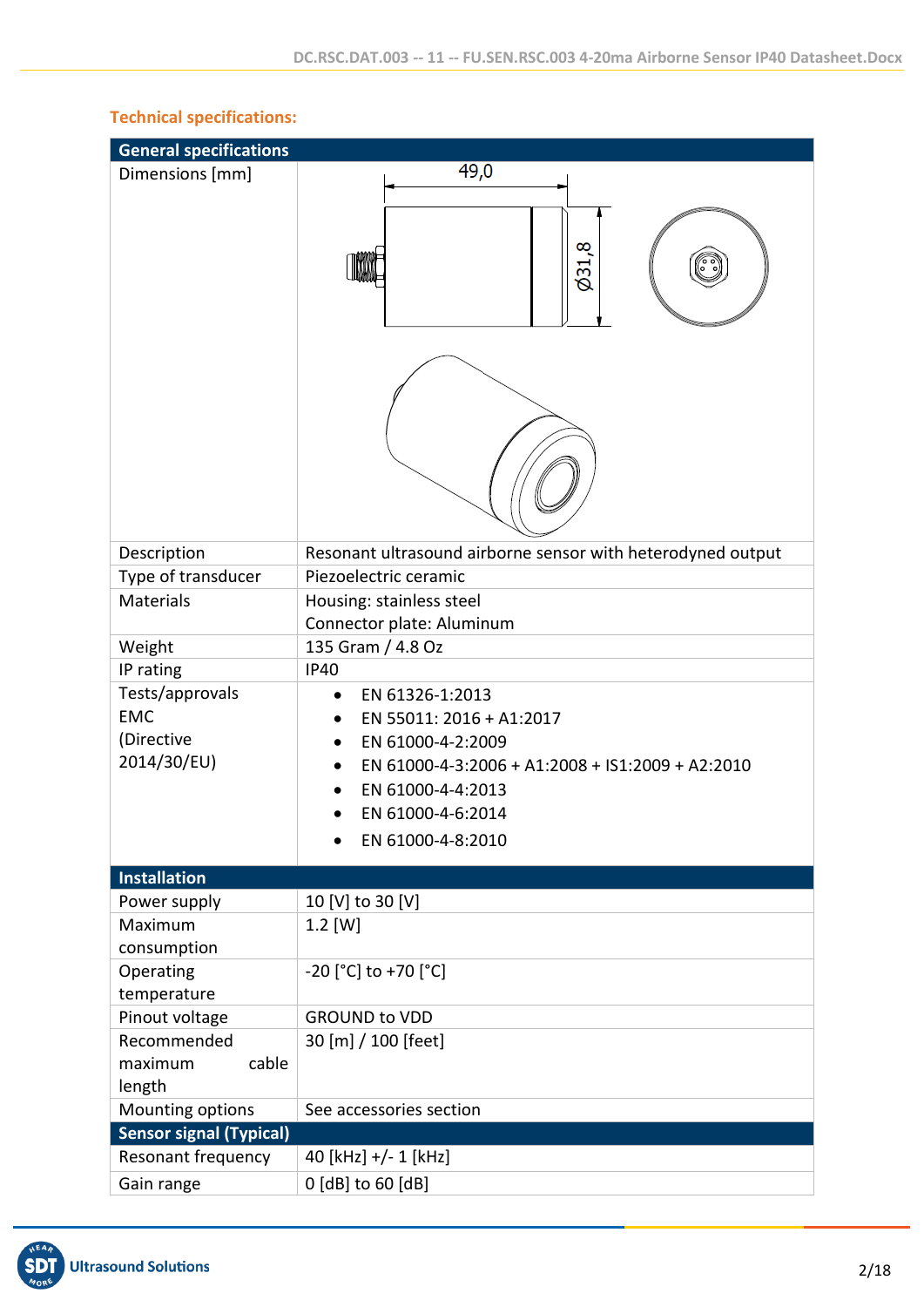| Gain step                                  | 12 [dB]                                                                                                                  |
|--------------------------------------------|--------------------------------------------------------------------------------------------------------------------------|
| Connector size                             | M8 - 4 pin                                                                                                               |
| <b>Heterodyned signal (Typical)</b>        |                                                                                                                          |
| Heterodyne frequency                       | 38.5 [kHz] +/- 1 [kHz]                                                                                                   |
| <b>Bandwidth</b>                           | $[0.25 - 4]$ [kHz], image of the ultrasonic signal                                                                       |
| <b>RMS Time Period</b>                     | 1 [s] (static mode only)                                                                                                 |
| Absolute maximum                           | 2 [mA] to 40 [mA]                                                                                                        |
| current output range                       | *Adjust the Gain if the current output is not within the optimal<br>output range, depending on your wiring configuration |
| Full measuring range                       | ~32-106 [dBµV] (in static mode)                                                                                          |
| <b>Factory configuration</b>               |                                                                                                                          |
| Signal mode                                | Dynamic (sampleable from 10 kHz, referring to your recording                                                             |
|                                            | instrument/PLC)                                                                                                          |
| Gain                                       | 60 dB                                                                                                                    |
| <b>Optional accessories offered by SDT</b> |                                                                                                                          |
|                                            | Cables with Straight M8 Connector - PUR RAL7021 -25°C.+90°C IP65 - STRAIGHT                                              |
| <b>SHIELDED</b>                            |                                                                                                                          |
| FU.RSC.CABL.01.015-1                       | SENSOR-/ACTOR CABLE M8 4PF <> FREE END 1.5m                                                                              |
| FU.RSC.CABL.01.030-1                       | SENSOR-/ACTOR CABLE M8 4PF <> FREE END 3.0m                                                                              |
| FU.RSC.CABL.01.050-1                       | SENSOR-/ACTOR CABLE M8 4PF <> FREE END 5.0m                                                                              |
| FU.RSC.CABL.01.100-1                       | SENSOR-/ACTOR CABLE M8 4PF <> FREE END 10.0m                                                                             |
| FU.RSC.CABL.01.200-1                       | SENSOR-/ACTOR CABLE M8 4PF <> FREE END 20.0m                                                                             |
| FU.RSC.CABL.01.XXX-1                       | SENSOR-/ACTOR CABLE M8 4PF <> FREE END XX.Xm                                                                             |
|                                            | Cables with 90° M8 Connector - PUR RAL7021 -25°C.+90°C IP65 - STRAIGHT SHIELDED                                          |
| FU.RSC.CABL.02.015-1                       | SENSOR-/ACTOR CABLE M8 4PF 90° <> FREE END 1.5m                                                                          |
| FU.RSC.CABL.02.030-1                       | SENSOR-/ACTOR CABLE M8 4PF 90° <> FREE END 3.0m                                                                          |
| FU.RSC.CABL.02.050-1                       | SENSOR-/ACTOR CABLE M8 4PF 90° <> FREE END 5.0m                                                                          |
| FU.RSC.CABL.02.100-1                       | SENSOR-/ACTOR CABLE M8 4PF 90° <> FREE END 10.0m                                                                         |
| FU.RSC.CABL.02.200-1                       | SENSOR-/ACTOR CABLE M8 4PF 90° <> FREE END 20.0m                                                                         |
| FU.RSC.CABL.02.XXX-1                       | SENSOR-/ACTOR CABLE M8 4PF 90° <> FREE END XX.Xm                                                                         |
| <b>Connector to complete assembly</b>      |                                                                                                                          |
| SICOCA-M8-4MSS-01                          | CABLE CONNECTOR M8 4PM SHIELDED STRAIGHT A-KEY                                                                           |
|                                            | w/SCREW TERMINAL                                                                                                         |
| SICOCA-M8-4FSS-01                          | CABLE CONNECTOR M8 4PF SHIELDED STRAIGHT A-KEY w/SCREW<br><b>TERMINAL</b>                                                |
|                                            | Cables with straight M8 connector 4PM <> M8 4PF - PUR BLACK -25°C.+80°C IP65 -                                           |
| <b>STRAIGHT SHIELDED</b>                   |                                                                                                                          |
| FU.RSC.CABL.05.015-1                       | SENSOR-/ACTOR CABLE M8 4PM <> M8 4PF 1.5m                                                                                |
| FU.RSC.CABL.05.030-1                       | SENSOR-/ACTOR CABLE M8 4PM <> M8 4PF 3.0m                                                                                |
| FU.RSC.CABL.05.050-1                       | SENSOR-/ACTOR CABLE M8 4PM <> M8 4PF 5.0m                                                                                |

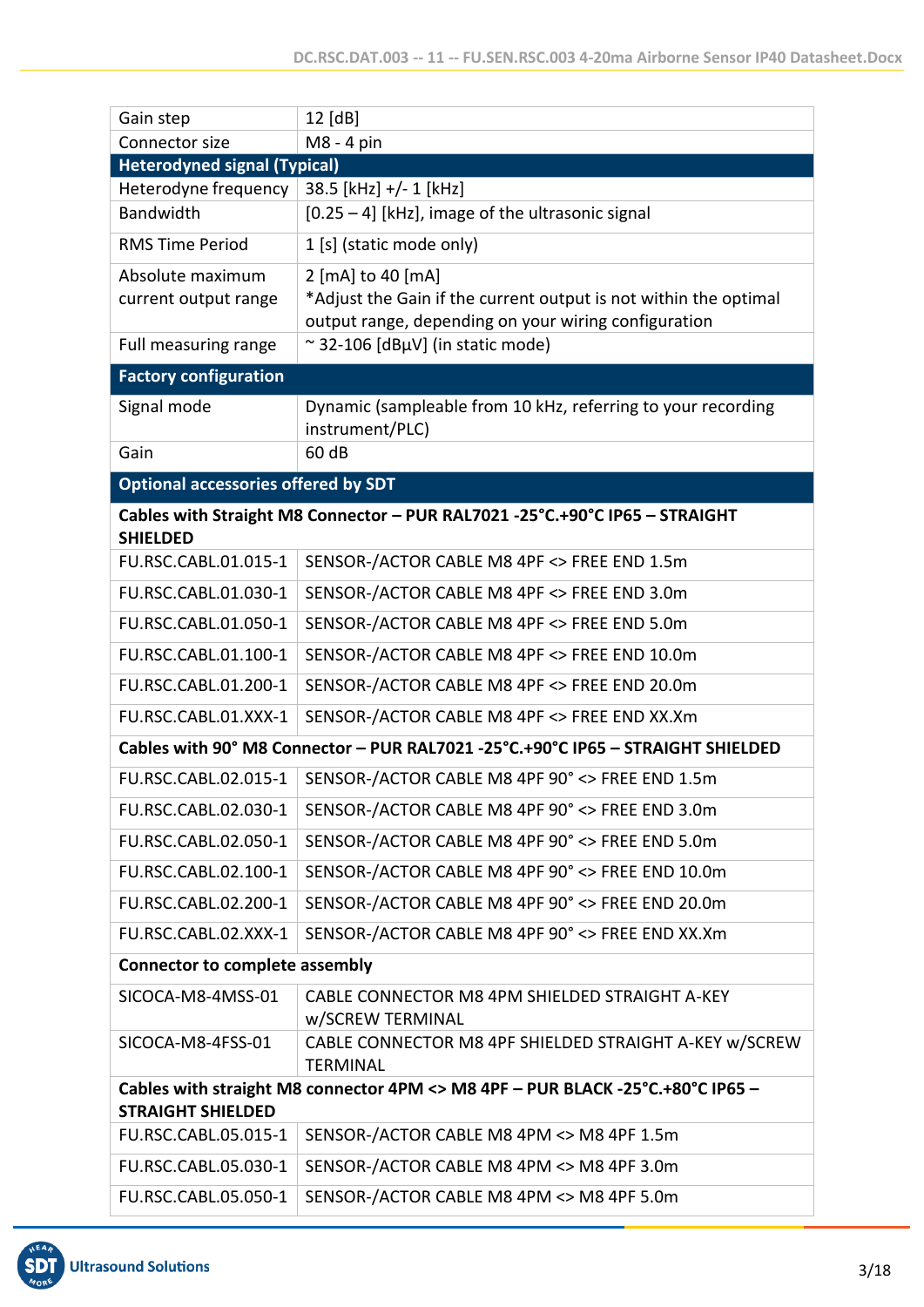

## **Normalized heterodyned response curve (typical):**

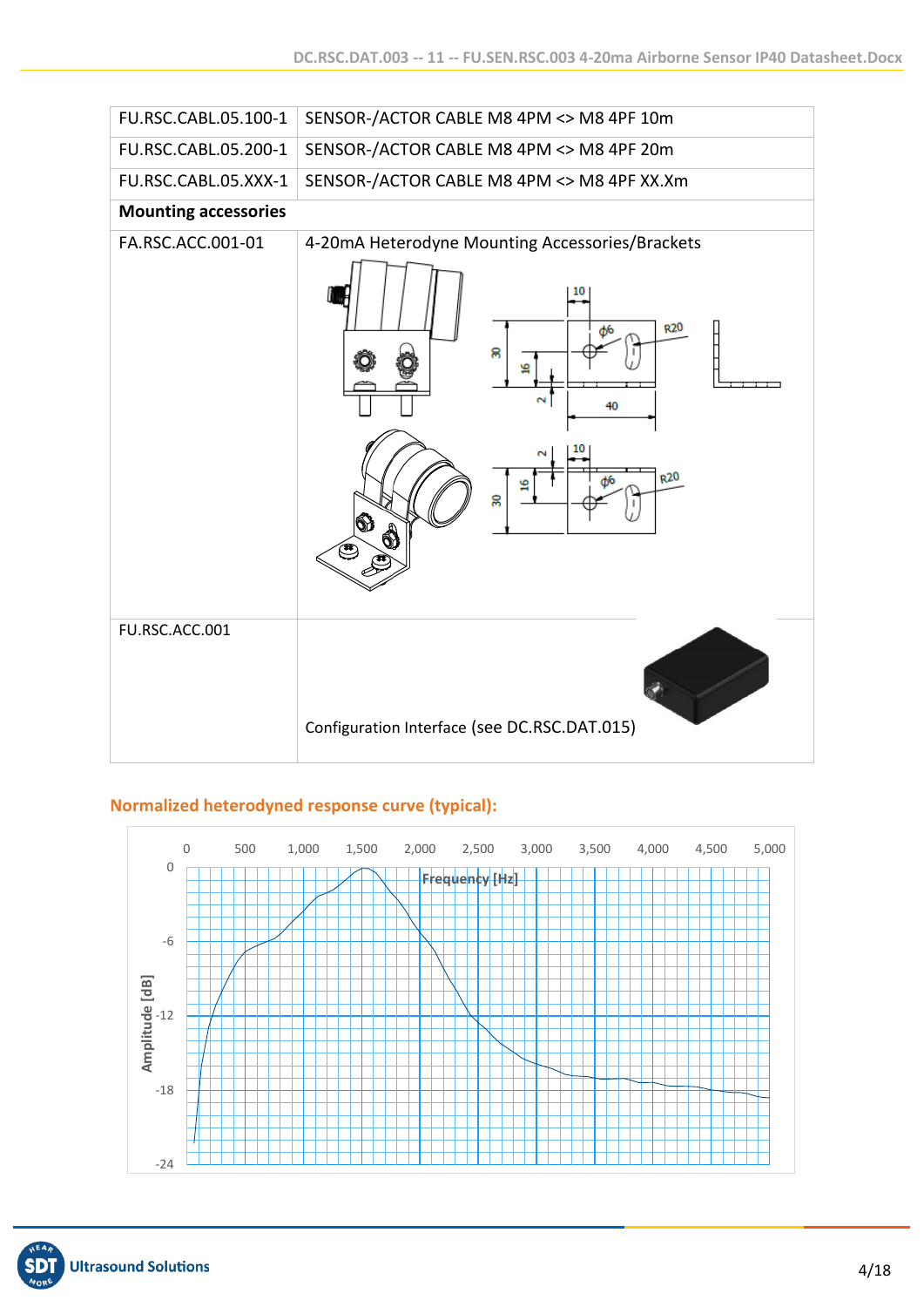#### **Beam angle:**



#### **Wiring configuration:**

#### **Standalone**



## **Output equation in static mode:**

- (1) Sensor signal  $[mV_{RMS}] = \frac{Current [A_{DC} in mA]*10 [Ω]}{linear Gsin}$
- linear Gain • (2)  $Sensor$  signal  $[dB\mu V_{RMS}] = 20$  x  $Log(Current | A_{DC} in mA | x 10[\Omega]) - Gain [dB] +$ 60
- (2')  $Sensor$  signal  $[dB\mu V_{RMS}] \sim 0.81$  x Current  $[A_{DC}$  in mA] + 91 Gain  $[dB]$

In static mode, for convenience, SDT recommend expressing the sensor output in  $[dB\mu V_{RMS}]$ using (2) or (2') since the output refers to variation in RMS. Please refer to the approximation of the logarithmic scale given in (2'), in case you cannot enter the logarithmic relationship in your acquisition system. Approximating the logarithmic scale in the retain measurement range introduces a maximum related inaccuracy of +/- 2 dB.

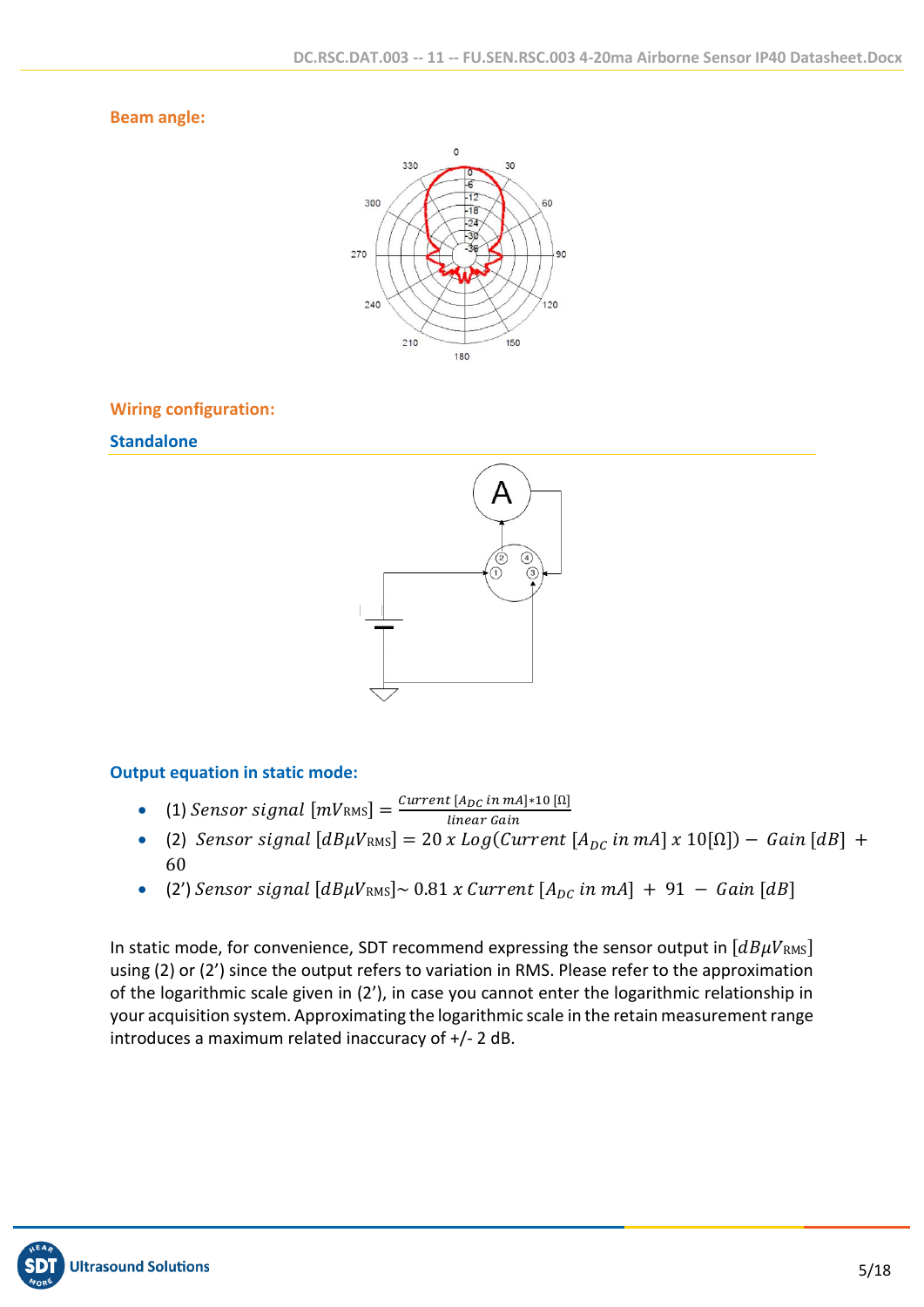| Gain $\lfloor dB \rfloor$ | <b>Linear Gain</b> | Sensitivity [V]/[mA] | Offset [mA] | Optimal range $[dB\mu V_{RMS}]$ |
|---------------------------|--------------------|----------------------|-------------|---------------------------------|
| $\mathbf 0$               | 1                  | 10                   | 0           | $[92 - 106]$                    |
| 12                        | 4                  | 2.5                  | 0           | $[80-94]$                       |
| 24                        | 16                 | 0.625                | 0           | $[68-82]$                       |
| 36                        | 63                 | 0.159                | $\mathbf 0$ | $[56 - 70]$                     |
| 48                        | 251                | 0.040                | 0           | $[44-58]$                       |
| 60                        | 1000               | 0.001                | 0           | $[32 - 46]$                     |

*Table 1: Sensitivities according to the gain*



*Figure 1: Sensor signal in dBµV vs Current, for each gain (standalone wiring)*

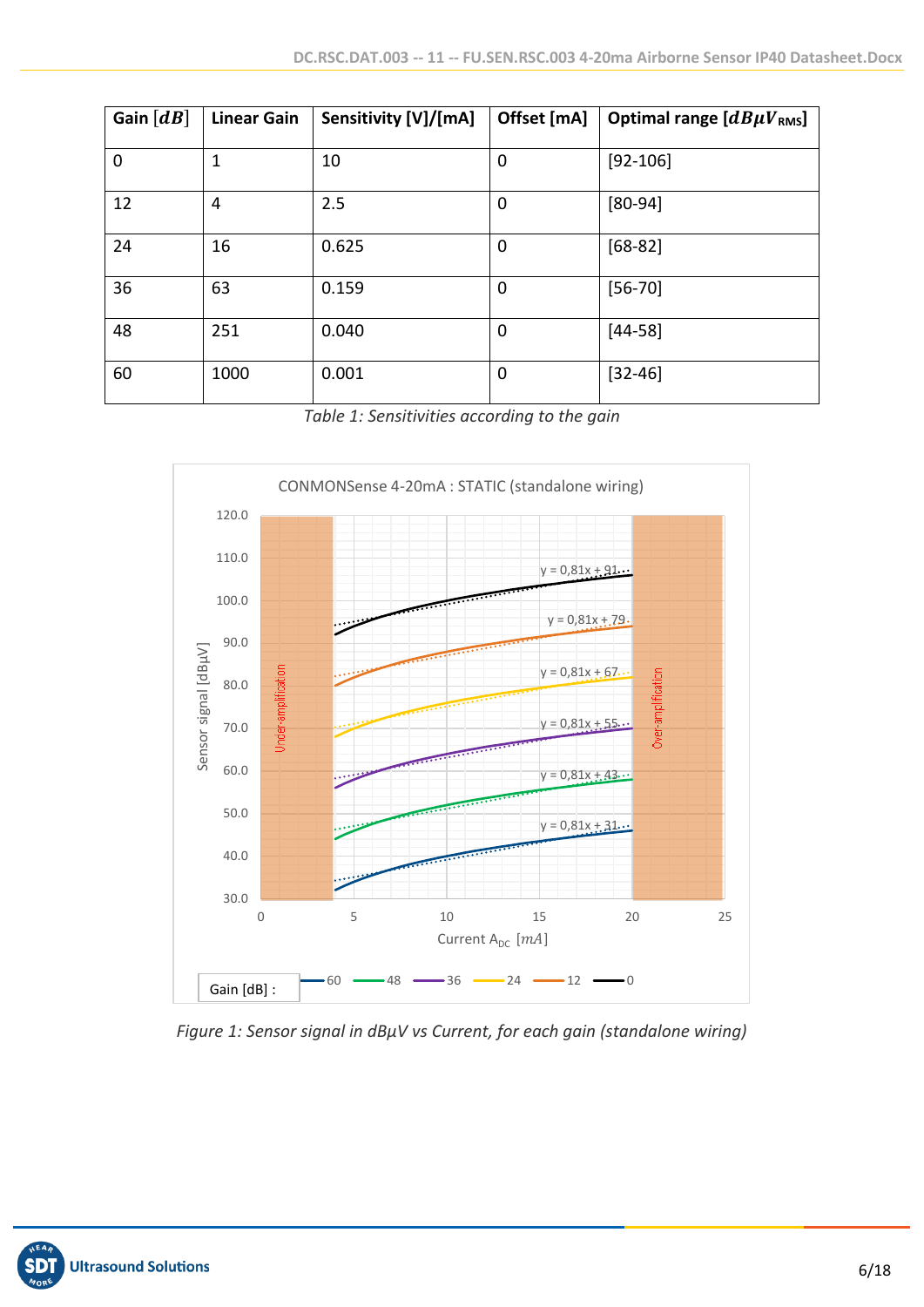|                               |                      |      |      | Gain [dB]           |      |       |  |  |
|-------------------------------|----------------------|------|------|---------------------|------|-------|--|--|
| <b>Current Apc</b><br>[in mA] | 60                   | 48   | 36   | 24                  | 12   | 0     |  |  |
|                               | Sensor signal [dBµV] |      |      |                     |      |       |  |  |
| $\leq 4$                      |                      |      |      | Under-amplification |      |       |  |  |
| 4                             | 32,0                 | 44,0 | 56,0 | 68,0                | 80,0 | 92,0  |  |  |
| 5                             | 34,0                 | 46,0 | 58,0 | 70,0                | 82,0 | 94,0  |  |  |
| 6                             | 35,6                 | 47,6 | 59,6 | 71,6                | 83,6 | 95,6  |  |  |
| 7                             | 36,9                 | 48,9 | 60,9 | 72,9                | 84,9 | 96,9  |  |  |
| 8                             | 38,1                 | 50,1 | 62,1 | 74,1                | 86,1 | 98,1  |  |  |
| 9                             | 39,1                 | 51,1 | 63,1 | 75,1                | 87,1 | 99,1  |  |  |
| 10                            | 40,0                 | 52,0 | 64,0 | 76,0                | 88,0 | 100,0 |  |  |
| 11                            | 40,8                 | 52,8 | 64,8 | 76,8                | 88,8 | 100,8 |  |  |
| 12                            | 41,6                 | 53,6 | 65,6 | 77,6                | 89,6 | 101,6 |  |  |
| 13                            | 42,3                 | 54,3 | 66,3 | 78,3                | 90,3 | 102,3 |  |  |
| 14                            | 42,9                 | 54,9 | 66,9 | 78,9                | 90,9 | 102,9 |  |  |
| 15                            | 43,5                 | 55,5 | 67,5 | 79,5                | 91,5 | 103,5 |  |  |
| 16                            | 44,1                 | 56,1 | 68,1 | 80,1                | 92,1 | 104,1 |  |  |
| 17                            | 44,6                 | 56,6 | 68,6 | 80,6                | 92,6 | 104,6 |  |  |
| 18                            | 45,1                 | 57,1 | 69,1 | 81,1                | 93,1 | 105,1 |  |  |
| 19                            | 45,6                 | 57,6 | 69,6 | 81,6                | 93,6 | 105,6 |  |  |
| 20                            | 46,0                 | 58,0 | 70,0 | 82,0                | 94,0 | 106,0 |  |  |
| >20                           |                      |      |      | Over-amplification  |      |       |  |  |

*Table 2: Current / voltage equivalence table, in static mode*

## **Output equation in dynamic mode:**

- (3)  $Sensor$  signal  $[mV] = \frac{(current [A_{DC} in mA] 12 [A_{bias}])x208.25 [Ω]}{linear Gain}$
- linear Gain • (4)  $Sensor$  signal  $[dB\mu V] = 20$  x  $Log(|Current|A_{DC} in mA]$  – 12  $[A_{bias}]$  | x 208.25 [Ω]) – *Gain* [dB] + 60

In dynamic mode, SDT recommends expressing the sensor output in Voltage  $[mV]$ .

| Gain $\lfloor dB \rfloor$ | <b>Linear Gain</b> | Sensitivity $[V]/[mA]$ | Offset/Abias $[mA]$ | Optimal range $[mV]$ |
|---------------------------|--------------------|------------------------|---------------------|----------------------|
| $\mathbf 0$               | 1                  | 208.25                 | 12                  | $[-1666; +1666]$     |
| 12                        | 4                  | 52.06                  | 12                  | $[-418; +418]$       |
| 24                        | 16                 | 13.02                  | 12                  | $[-105; +105]$       |
| 36                        | 63                 | 3.31                   | 12                  | $[-26; +26]$         |
| 48                        | 251                | 0.83                   | 12                  | $[-6.6; +6.6]$       |
| 60                        | 1000               | 0.208                  | 12                  | $[-1.7; +1.7]$       |

*Table 3: Sensitivities according to the gain, in dynamic mode*

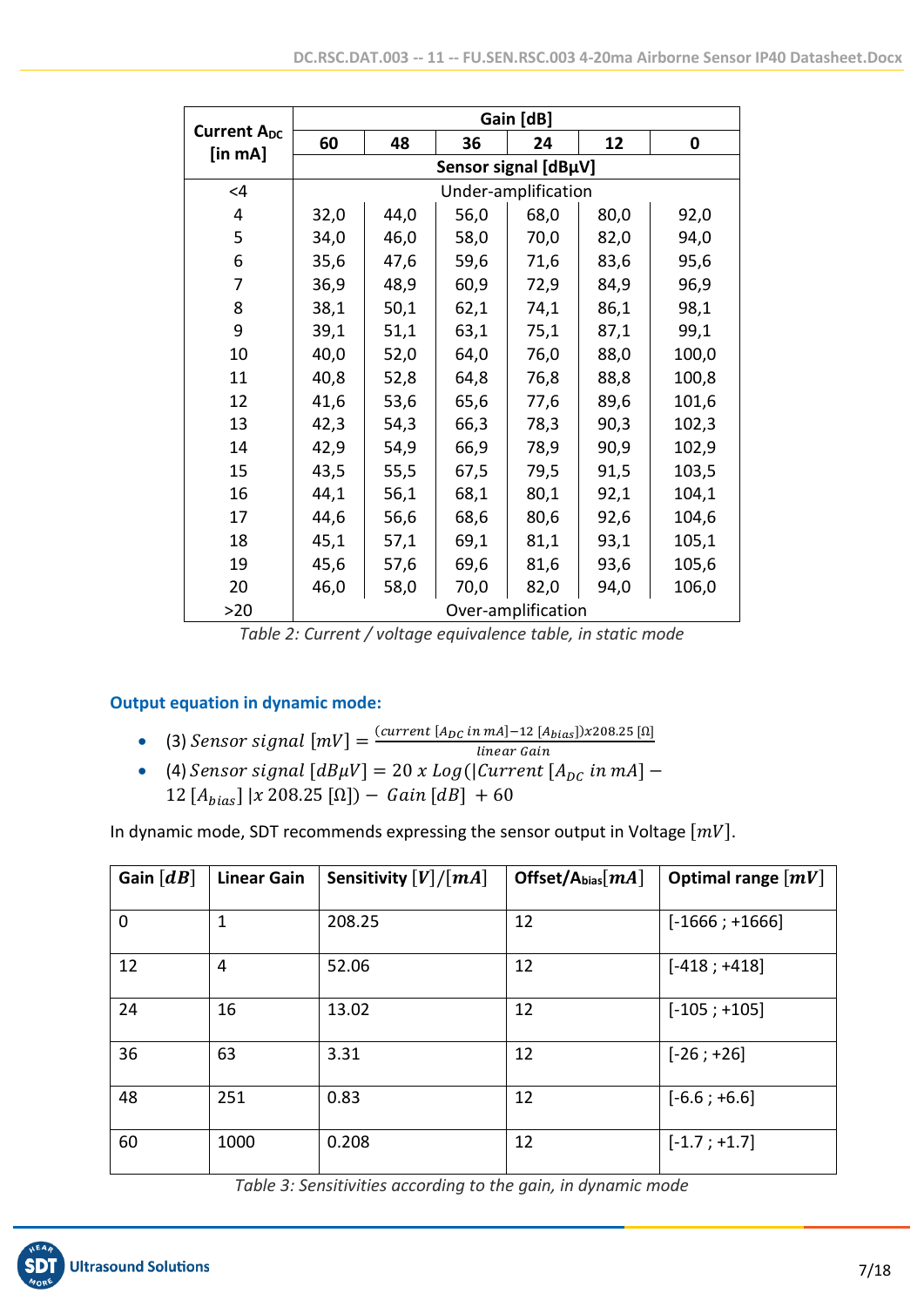





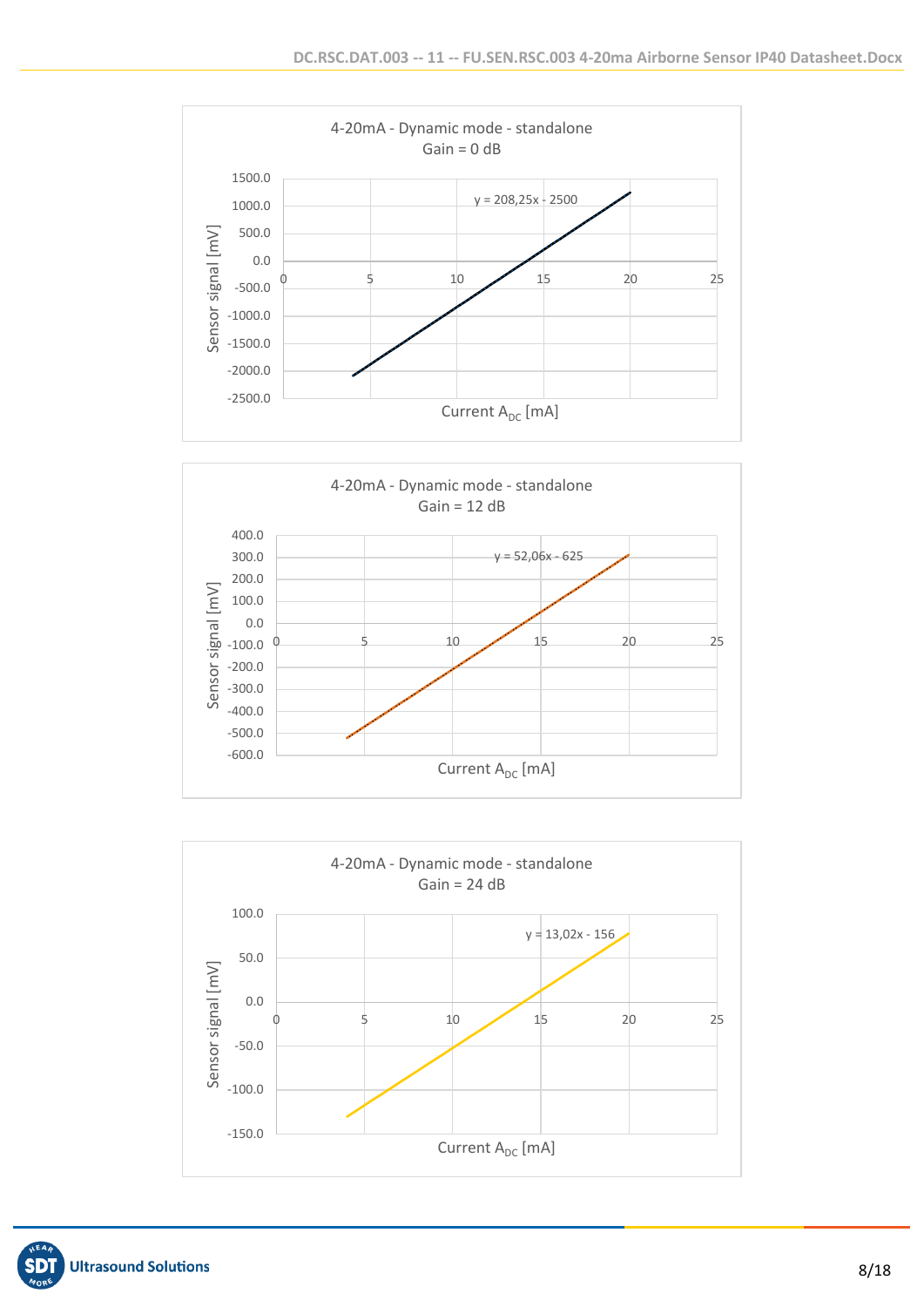





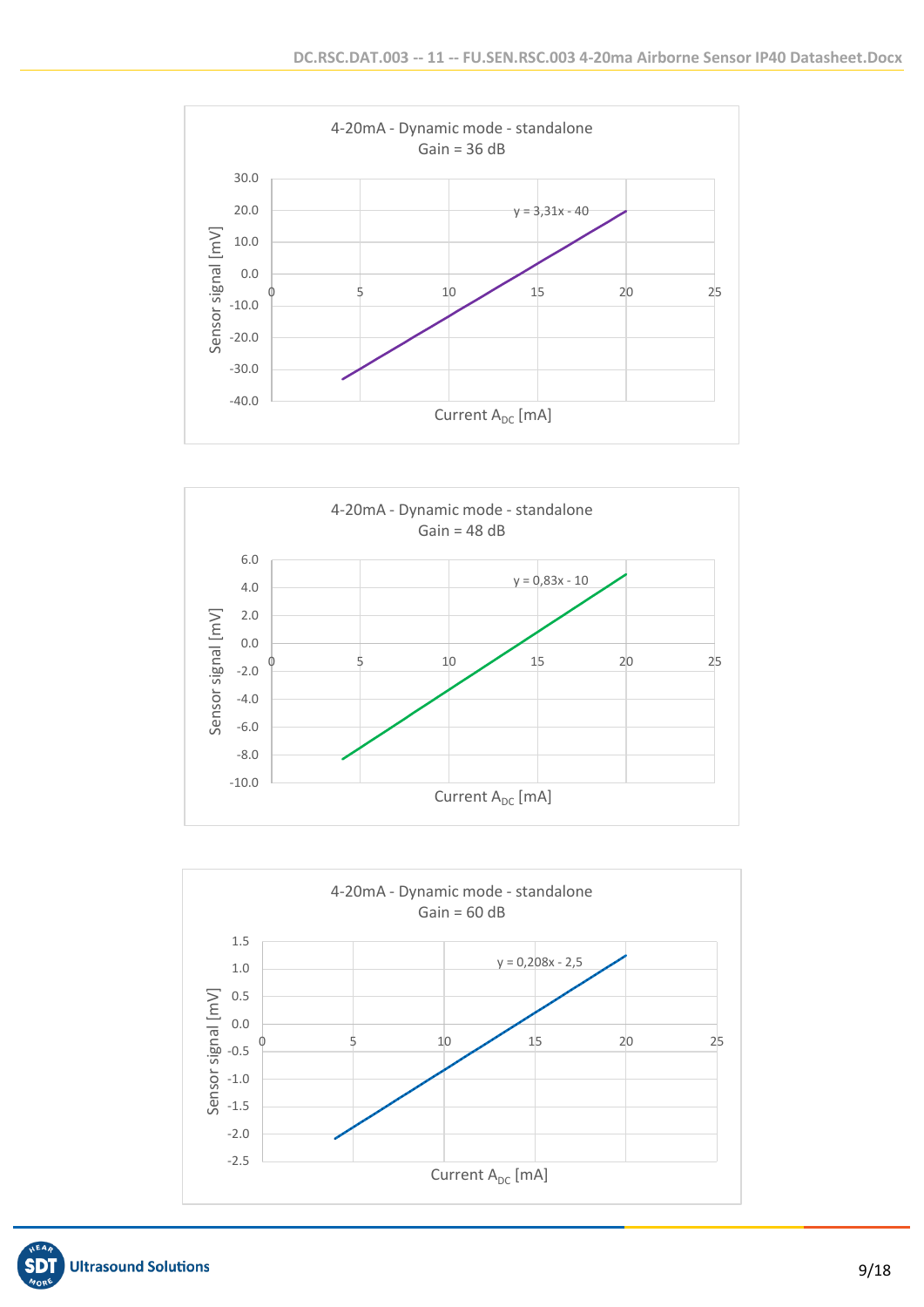|                            |              |                    |           | Gain [dB]           |                |                |  |  |
|----------------------------|--------------|--------------------|-----------|---------------------|----------------|----------------|--|--|
| <b>Current Apc</b><br>[mA] | 60           | 48                 | 36        | 24                  | 12             | 0              |  |  |
|                            |              | Sensor signal [mV] |           |                     |                |                |  |  |
| $\leq$ 4                   |              |                    |           | Under-amplification |                |                |  |  |
| 4                          | $-1,7$       | $-6,6$             | $-26,4$   | $-105,1$            | $-418,5$       | $-1666,0$      |  |  |
| 5                          | $-1,5$       | $-5,8$             | $-23,1$   | $-92,0$             | $-366,2$       | $-1457,8$      |  |  |
| 6                          | $-1,2$       | $-5,0$             | $-19,8$   | $-78,8$             | $-313,9$       | $-1249,5$      |  |  |
| 7                          | $-1,0$       | $-4,1$             | $-16,5$   | $-65,7$             | $-261,6$       | $-1041,3$      |  |  |
| 8                          | $-0,8$       | $-3,3$             | $-13,2$   | $-52,6$             | $-209,2$       | $-833,0$       |  |  |
| 9                          | $-0,6$       | $-2,5$             | $-9,9$    | $-39,4$             | $-156,9$       | $-624,8$       |  |  |
| 10                         | $-0,4$       | $-1,7$             | $-6,6$    | $-26,3$             | $-104,6$       | $-416,5$       |  |  |
| 11                         | $-0,2$       | $-0,8$             | $-3,3$    | $-13,1$             | $-52,3$        | $-208,3$       |  |  |
| 12                         | $\mathbf{0}$ | $\overline{0}$     | $\pmb{0}$ | $\mathbf 0$         | $\overline{0}$ | $\overline{0}$ |  |  |
| 13                         | 0,2          | 0,8                | 3,3       | 13,1                | 52,3           | 208,3          |  |  |
| 14                         | 0,4          | 1,7                | 6,6       | 26,3                | 104,6          | 416,5          |  |  |
| 15                         | 0,6          | 2,5                | 9,9       | 39,4                | 156,9          | 624,8          |  |  |
| 16                         | 0,8          | 3,3                | 13,2      | 52,6                | 209,2          | 833,0          |  |  |
| 17                         | 1,0          | 4,1                | 16,5      | 65,7                | 261,6          | 1041,3         |  |  |
| 18                         | 1,2          | 5,0                | 19,8      | 78,8                | 313,9          | 1249,5         |  |  |
| 19                         | 1,5          | 5,8                | 23,1      | 92,0                | 366,2          | 1457,8         |  |  |
| 20                         | 1,7          | 6,6                | 26,4      | 105,1               | 418,5          | 1666,0         |  |  |
| >20                        |              |                    |           | Over-amplification  |                |                |  |  |

*Table 4: Current / voltage equivalence table, in dynamic mode*

# **Loop powered**



# **Output equation in static mode:**

- (5)  $Sensor$  signal  $[mV_{RMS}] = \frac{(Current [A_{DC} in mA] 2[A_{bias}]) * 10 [0]}{linear G}$
- linear Gain • (6) Sensor signal  $[dB\mu V_{RMS}] = 20$  x  $Log((Current [A<sub>DC</sub> in mA] - 2[A<sub>bias</sub>]) x 10[\Omega])$  –  $Gain [dB] + 60$
- (6')  $Sensor$  signal  $[dB\mu V_{RMS}] \sim 1.04$  x Current  $[A_{DC}$  in mA] + 86 Gain  $[dB]$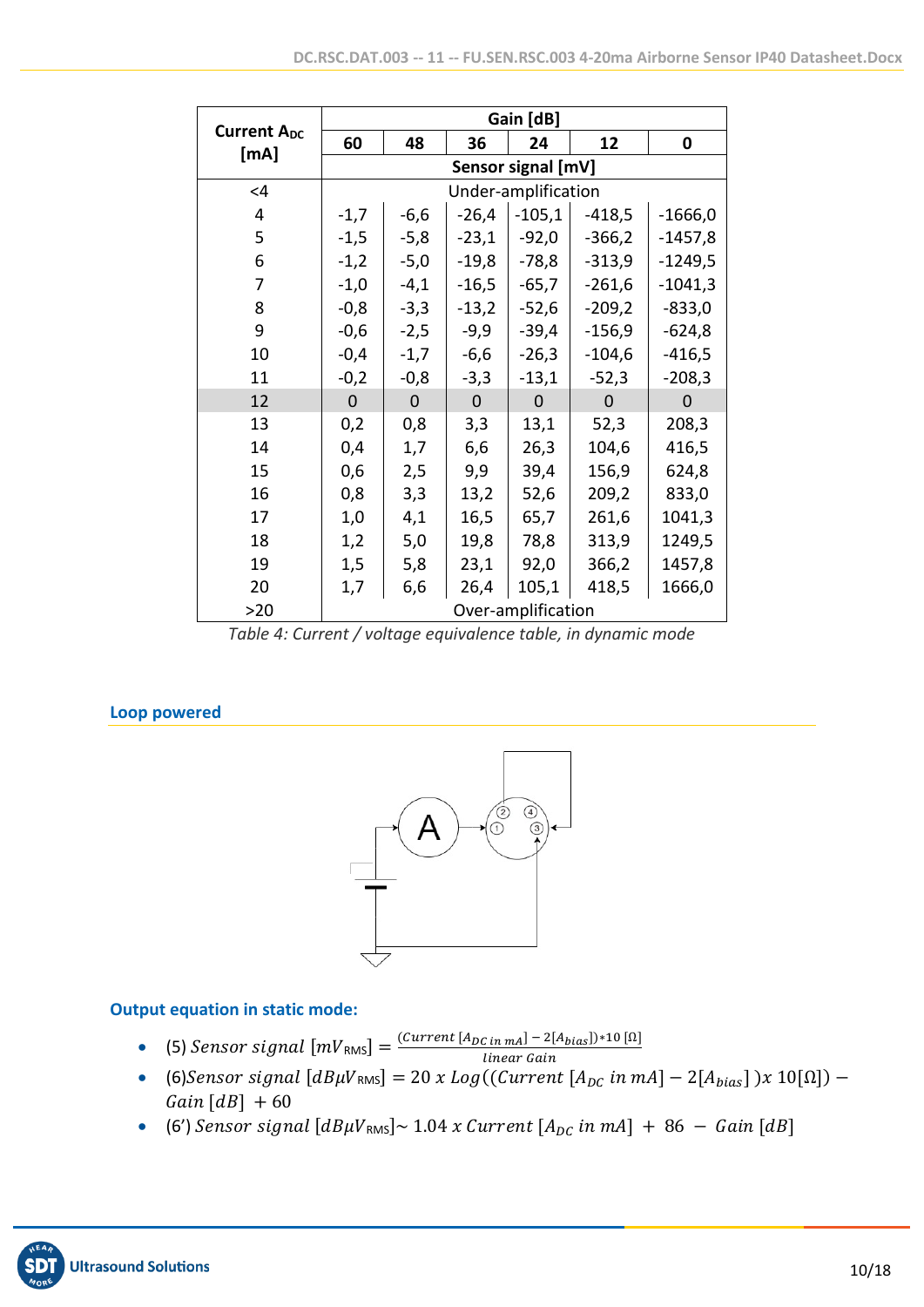In static mode, for convenience, SDT recommends expressing the sensor output in  $[dB\mu V_{\rm RMS}]$ using (6) or (6'), since the output refers to variation in RMS. Please refer to the approximation of the logarithmic scale given in (6') in case you cannot enter the logarithmic relationship in your acquisition system. Approximating the logarithmic scale in the measurement range introduces a maximum related inaccuracy of +/- 2 dB.

| Gain $[dB]$ | <b>Linear Gain</b> | Sensitivity [V]/[mA] | Offset [mA]    | Optimal range $[dB\mu V_{RMS}]$ |
|-------------|--------------------|----------------------|----------------|---------------------------------|
| $\mathbf 0$ | 1                  | 10                   | $\overline{2}$ | $[86-105]$                      |
| 12          | 4                  | 2.5                  | $\overline{2}$ | $[74-93]$                       |
| 24          | 16                 | 0.625                | $\overline{2}$ | $[62-81]$                       |
| 36          | 63                 | 0.159                | $\overline{2}$ | $[50 - 69]$                     |
| 48          | 251                | 0.040                | $\overline{2}$ | $[38-57]$                       |
| 60          | 1000               | 0.001                | $\overline{2}$ | $[26-45]$                       |





*Figure 2: Sensor signal in dBµV vs Current, for each gain (loop powered)*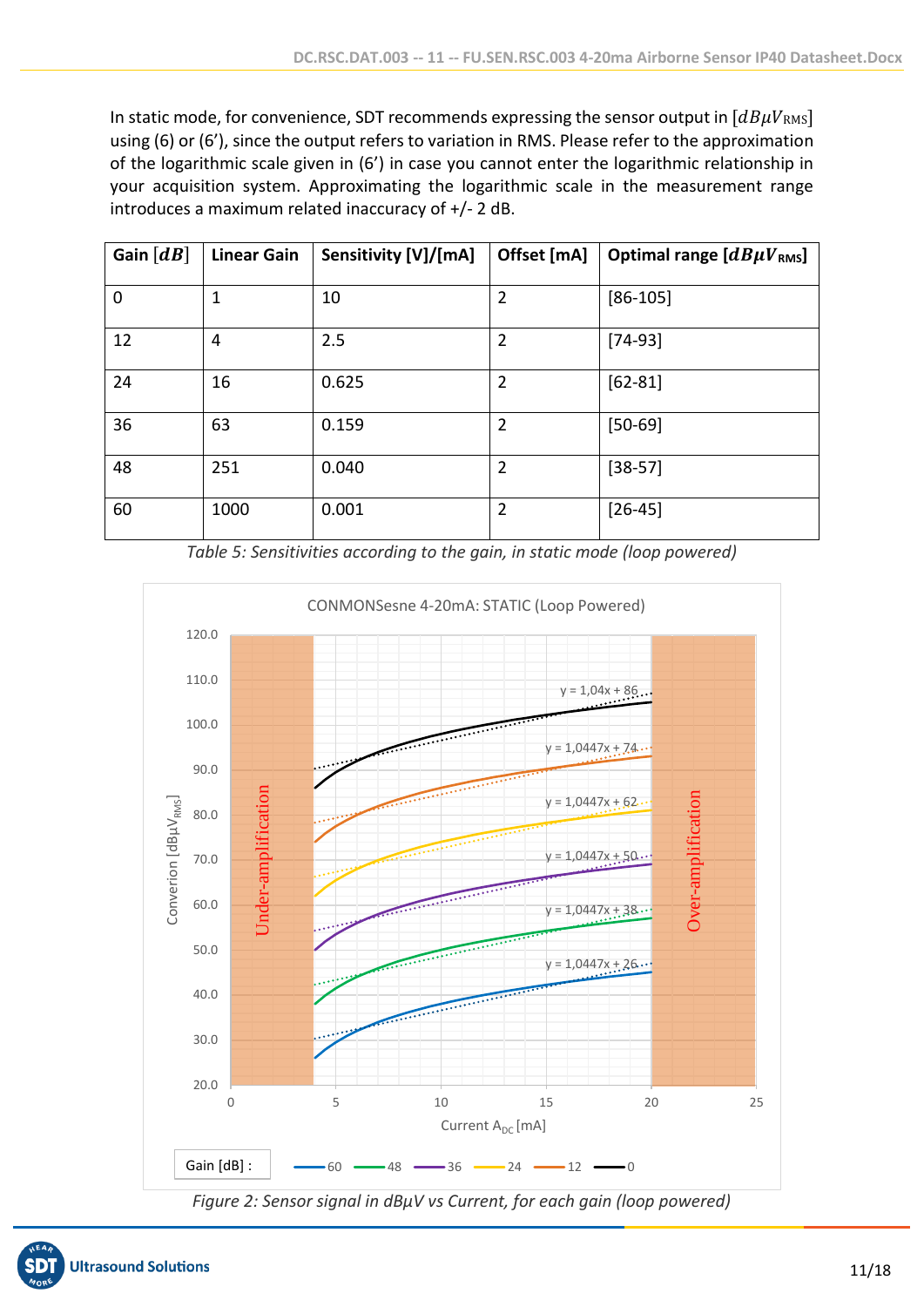| <b>Current Apc</b> | Gain [dB] |      |                         |                     |      |       |
|--------------------|-----------|------|-------------------------|---------------------|------|-------|
| [in mA]            | 60        | 48   | 36                      | 24                  | 12   | 0     |
|                    |           |      | Sensor signal [dBµVRMs] |                     |      |       |
| $\leq 4$           |           |      |                         | Under-amplification |      |       |
| 4                  | 26,0      | 38,0 | 50,0                    | 62,0                | 74,0 | 86,0  |
| 5                  | 29,5      | 41,5 | 53,5                    | 65,5                | 77,5 | 89,5  |
| 6                  | 32,0      | 44,0 | 56,0                    | 68,0                | 80,0 | 92,0  |
| 7                  | 34,0      | 46,0 | 58,0                    | 70,0                | 82,0 | 94,0  |
| 8                  | 35,6      | 47,6 | 59,6                    | 71,6                | 83,6 | 95,6  |
| 9                  | 36,9      | 48,9 | 60,9                    | 72,9                | 84,9 | 96,9  |
| 10                 | 38,1      | 50,1 | 62,1                    | 74,1                | 86,1 | 98,1  |
| 11                 | 39,1      | 51,1 | 63,1                    | 75,1                | 87,1 | 99,1  |
| 12                 | 40,0      | 52,0 | 64,0                    | 76,0                | 88,0 | 100,0 |
| 13                 | 40,8      | 52,8 | 64,8                    | 76,8                | 88,8 | 100,8 |
| 14                 | 41,6      | 53,6 | 65,6                    | 77,6                | 89,6 | 101,6 |
| 15                 | 42,3      | 54,3 | 66,3                    | 78,3                | 90,3 | 102,3 |
| 16                 | 42,9      | 54,9 | 66,9                    | 78,9                | 90,9 | 102,9 |
| 17                 | 43,5      | 55,5 | 67,5                    | 79,5                | 91,5 | 103,5 |
| 18                 | 44,1      | 56,1 | 68,1                    | 80,1                | 92,1 | 104,1 |
| 19                 | 44,6      | 56,6 | 68,6                    | 80,6                | 92,6 | 104,6 |
| 20                 | 45,1      | 57,1 | 69,1                    | 81,1                | 93,1 | 105,1 |
| >20                |           |      |                         | Over-amplification  |      |       |

*Table 6: Current / voltage equivalence table, in static mode (loop powered)*

## **Output equation in dynamic mode:**

- (7)  $Sensor$  signal  $[mV] = \frac{(current [A_{AC} in mA] 14 [A_{bias}]) \times 208.25 [Ω]}{linear Gain}$
- linear Gain • (8)  $Sensor$  signal  $[dB\mu V] = 20$  x  $Log(|Current|A_{DC} in mA]$  – 14  $[A_{bias}]$  | x 208.25  $[\Omega]$ ) – *Gain*  $[dB]$  + 60

In dynamic mode, SDT recommends expressing the sensor output in Voltage  $[mV]$  using expression (7).

| Gain $\lfloor dB \rfloor$ | <b>Linear Gain</b> | Sensitivity $[V]/[mA]$ | Offset/A <sub>bias</sub> $[mA]$ | Optimal range $\lfloor mV \rfloor$ |
|---------------------------|--------------------|------------------------|---------------------------------|------------------------------------|
| $\mathbf 0$               | 1                  | 208.25                 | 14                              | $[-2082; +2082]$                   |
| 12                        | 4                  | 52.06                  | 14                              | $[-521; +521]$                     |
| 24                        | 16                 | 13.02                  | 14                              | $[-130; +130]$                     |
| 36                        | 63                 | 3.31                   | 14                              | $[-33; +33]$                       |
| 48                        | 251                | 0.83                   | 14                              | $[-8.3; +8.3]$                     |
| 60                        | 1000               | 0.208                  | 14                              | $[-2.1; +2.1]$                     |

*Table 7: Sensitivities according to the gain, in dynamic mode (loop powered)*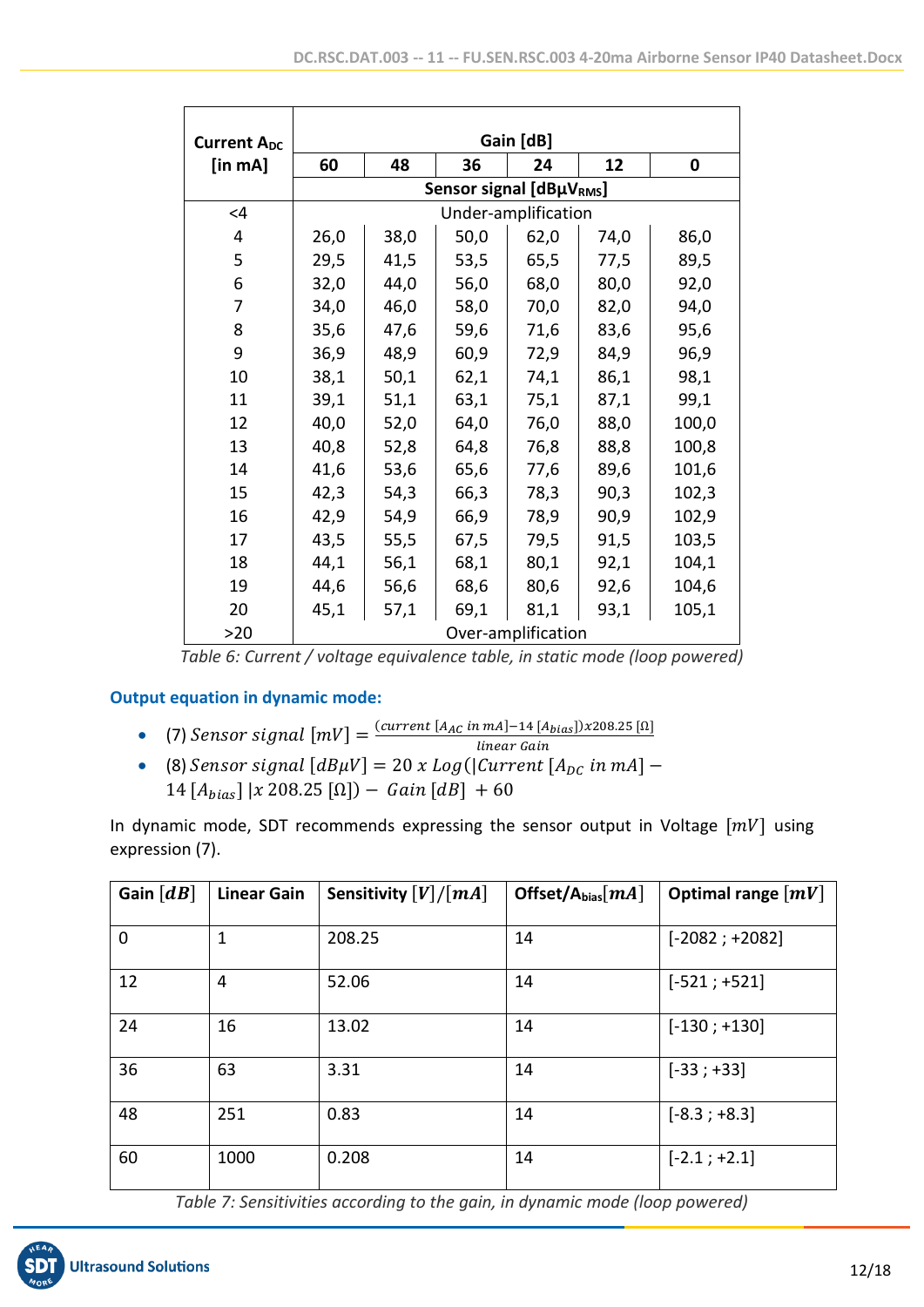





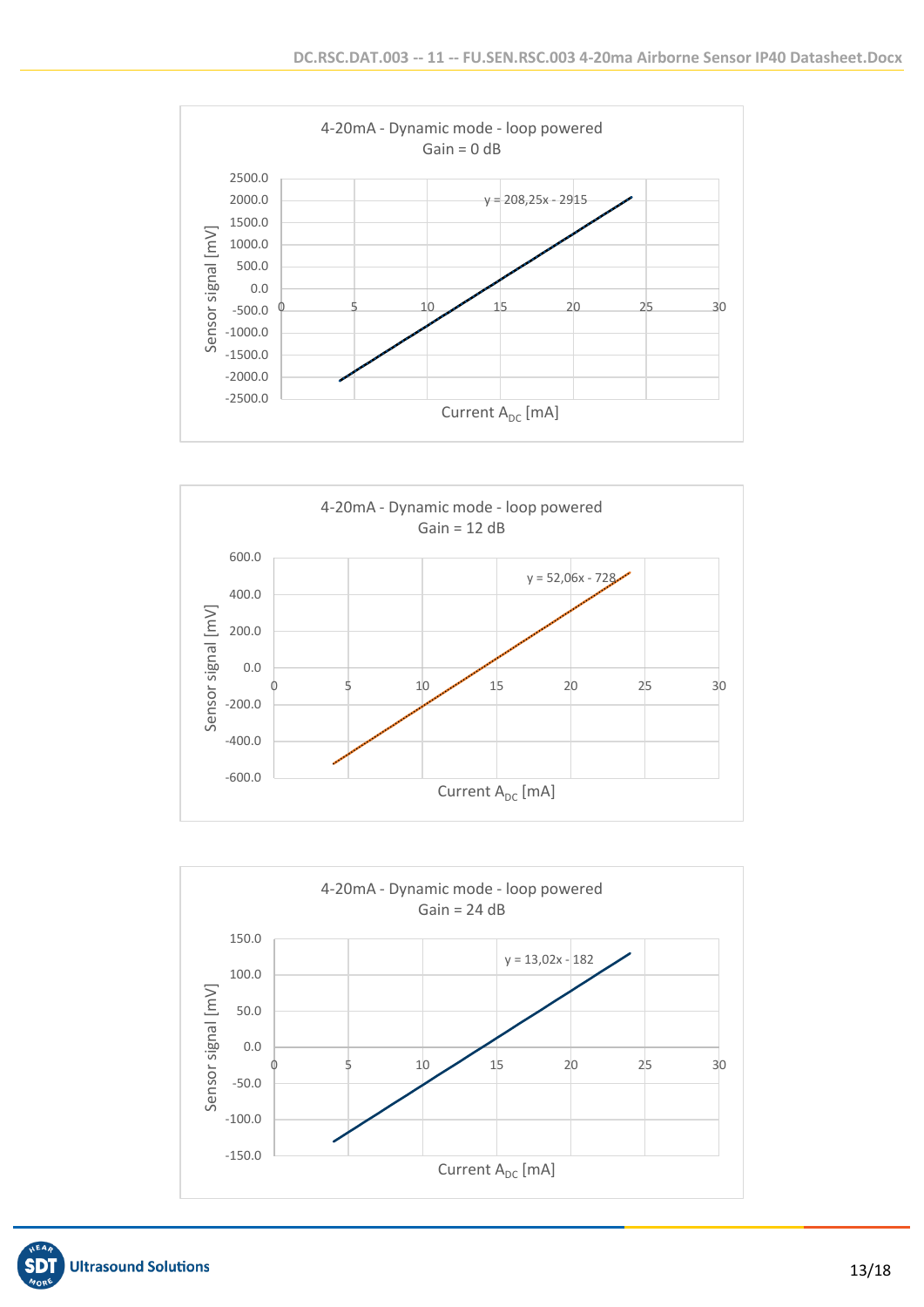





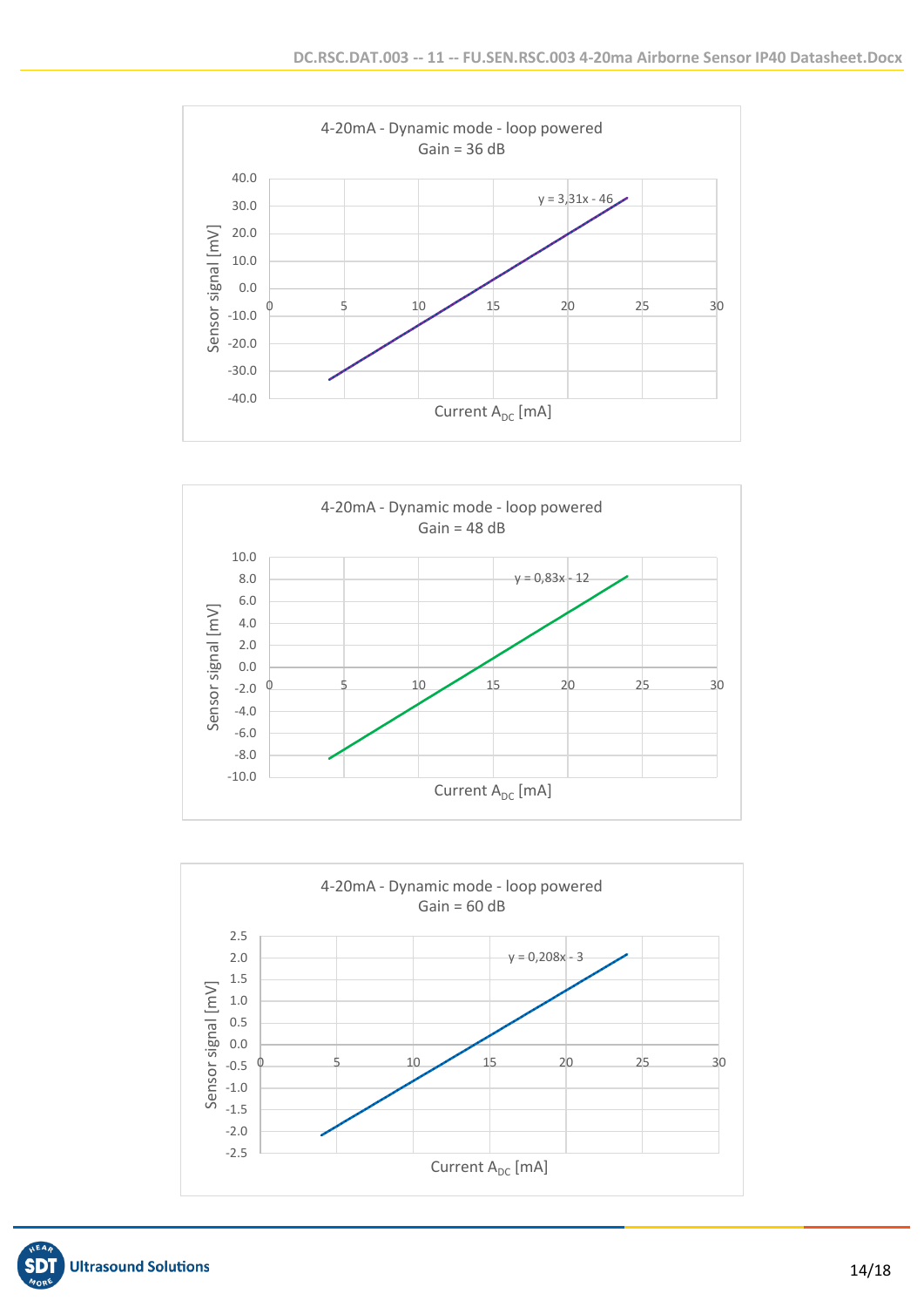|                                          | Amplification [dB] |        |         |                     |          |           |  |
|------------------------------------------|--------------------|--------|---------|---------------------|----------|-----------|--|
| Current A <sub>DC</sub><br>$[$ in mA $]$ | 60                 | 48     | 36      | 24                  | 12       | 0         |  |
|                                          |                    |        |         | Sensor signal [mV]  |          |           |  |
| <4                                       |                    |        |         | Under-amplification |          |           |  |
| 4                                        | $-2,1$             | $-8,3$ | $-33,1$ | $-130,2$            | $-520,6$ | $-2082,5$ |  |
| 5                                        | $-1,9$             | $-7,5$ | $-29,8$ | $-117,1$            | $-468,6$ | $-1874,3$ |  |
| 6                                        | $-1,7$             | $-6,6$ | $-26,4$ | $-104,1$            | $-416,5$ | $-1666,0$ |  |
| 7                                        | $-1,5$             | $-5,8$ | $-23,1$ | $-91,1$             | $-364,4$ | $-1457,8$ |  |
| 8                                        | $-1,2$             | $-5,0$ | $-19,8$ | $-78,1$             | $-312,4$ | $-1249,5$ |  |
| 9                                        | $-1,0$             | $-4,1$ | $-16,5$ | $-65,1$             | $-260,3$ | $-1041,3$ |  |
| 10                                       | $-0,8$             | $-3,3$ | $-13,2$ | $-52,1$             | $-208,3$ | $-833,0$  |  |
| 11                                       | $-0,6$             | $-2,5$ | $-9,9$  | $-39,0$             | $-156,2$ | $-624,8$  |  |
| 12                                       | $-0,4$             | $-1,7$ | $-6,6$  | $-26,0$             | $-104,1$ | $-416,5$  |  |
| 13                                       | $-0,2$             | $-0,8$ | $-3,3$  | $-13,0$             | $-52,1$  | $-208,3$  |  |
| 14                                       | 0,0                | 0,0    | 0,0     | 0,0                 | 0,0      | 0,0       |  |
| 15                                       | 0,2                | 0,8    | 3,3     | 13,0                | 52,1     | 208,3     |  |
| 16                                       | 0,4                | 1,7    | 6,6     | 26,0                | 104,1    | 416,5     |  |
| 17                                       | 0,6                | 2,5    | 9,9     | 39,0                | 156,2    | 624,8     |  |
| 18                                       | 0,8                | 3,3    | 13,2    | 52,1                | 208,3    | 833,0     |  |
| 19                                       | 1,0                | 4,1    | 16,5    | 65,1                | 260,3    | 1041,3    |  |
| 20                                       | 1,2                | 5,0    | 19,8    | 78,1                | 312,4    | 1249,5    |  |
| 21                                       | 1,5                | 5,8    | 23,1    | 91,1                | 364,4    | 1457,8    |  |
| 22                                       | 1,7                | 6,6    | 26,4    | 104,1               | 416,5    | 1666,0    |  |
| 23                                       | 1,9                | 7,5    | 29,8    | 117,1               | 468,6    | 1874,3    |  |
| 24                                       | 2,1                | 8,3    | 33,1    | 130,2               | 520,6    | 2082,5    |  |
| $>24$                                    |                    |        |         | Over-amplification  |          |           |  |

*Table 8: Current / voltage equivalence table, in dynamic mode (loop powered)*

## **Voltage measurement**



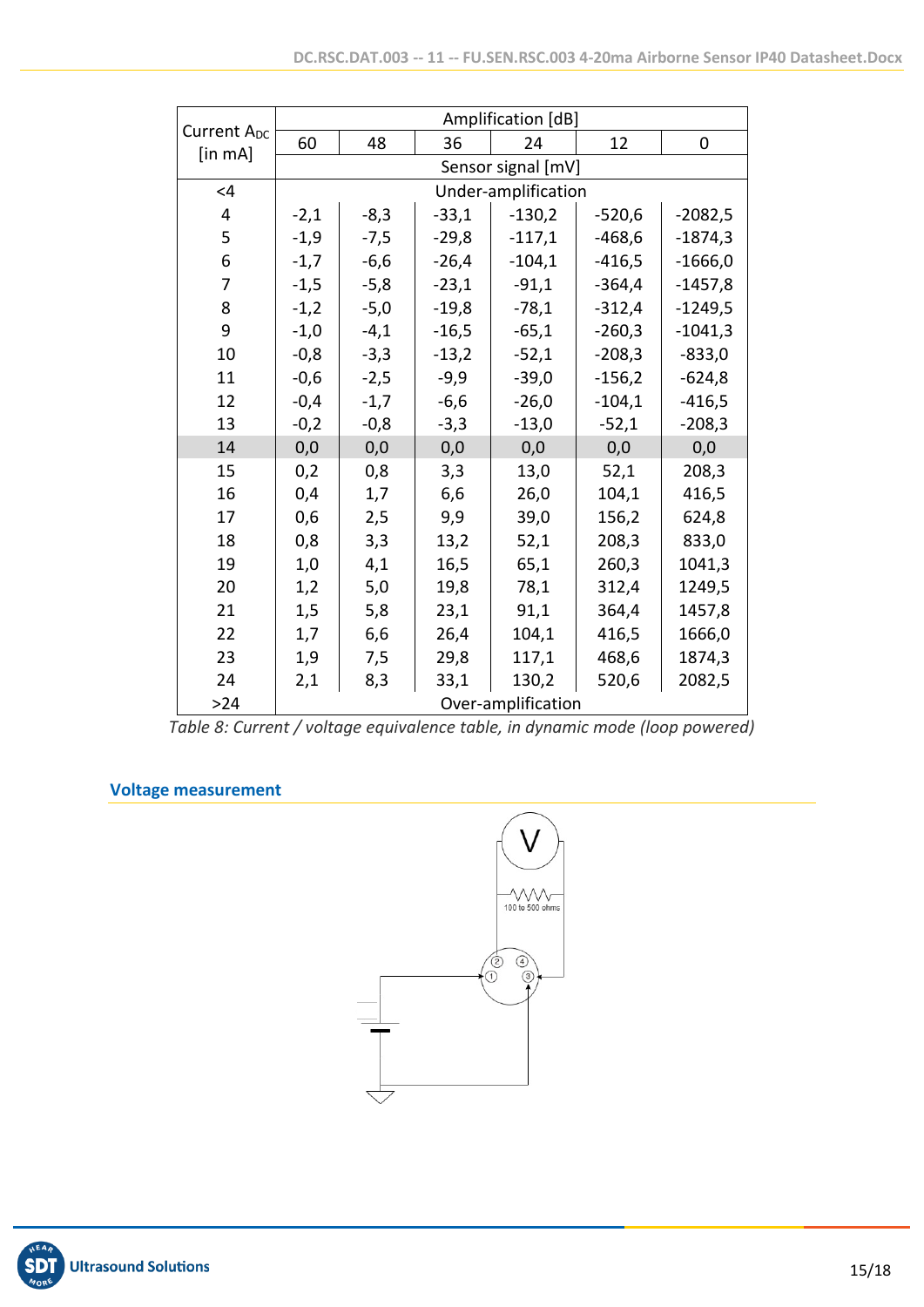## **Output equations:**

• Static mode:

$$
Sensor\ signal\ [V_{RMS}] = \frac{\left(\frac{voltage\ [V_{DC}]}{resistor\ [\Omega]\right)*10\ [\Omega]} }{linear\ Gain}
$$

• Dynamic mode:

$$
Sensor\ signal\ [V_{AC}] = \frac{\left(\frac{voltage\ [V_{AC}]}{resistor\ [\Omega]} - 0.012\ [A_{bias}in\ A]\right) * 208.25\ [\Omega]}{linear\ Gain}
$$

## **Communication:**

# **Using the Configuration interface:**

Gain and mode can be changed from a PC using the SDT accessory **FU.RSC.ACC.001**, in a simple way.

-**Download** then **install** the required SDT CONMONSENSE tool (compatible windows) at: <https://sdtultrasound.com/support/software/>

| SDT CONMONSense Tool                                             | $\Box$ | $\times$ |
|------------------------------------------------------------------|--------|----------|
| File Help                                                        |        |          |
| COM <sub>3</sub><br>Detect<br>$\check{~}$<br>Sensor              |        |          |
| Home                                                             |        |          |
| HEAR<br>MORE<br><b>Ultrasound Solutions</b>                      |        |          |
| Log                                                              |        |          |
|                                                                  |        |          |
| $\sim$ $\sim$ $\sim$<br>$\sim$ $\sim$ $\sim$<br>$\sim$ 1.<br>--- |        | . .      |

-**Connect** the sensor and the PC to the configuration interface using the provided cables. -**Read** & **Edit** the sensor settings

# **Digital output mode**

Gain and mode can be selected by generating pulses on the communication line. The default state of the line is +VDD (pulled up internally with a 10  $\kappa\Omega$  resistor) and a pulse consists of pulling the line down for at least 1 [ms] then releasing the line.

After the first pulse is initiated a 5 [s] internal timer is started. When the 5 [s] timeout occurs, the sensor counts how many pulses it received during this time-lapse:

- 1 pulse: increase the gain by 12 [dB] (has no effect if the gain is already at 60 [dB]);
- 2 pulses: decrease the gain by 12 [dB] (has no effect if the gain is already at 0 [dB]);
- 3 pulses: change the mode (switch between static and dynamic mode);
- 4 pulses: initialize the sensor in dynamic mode with a gain of 60 [dB] (factory reset);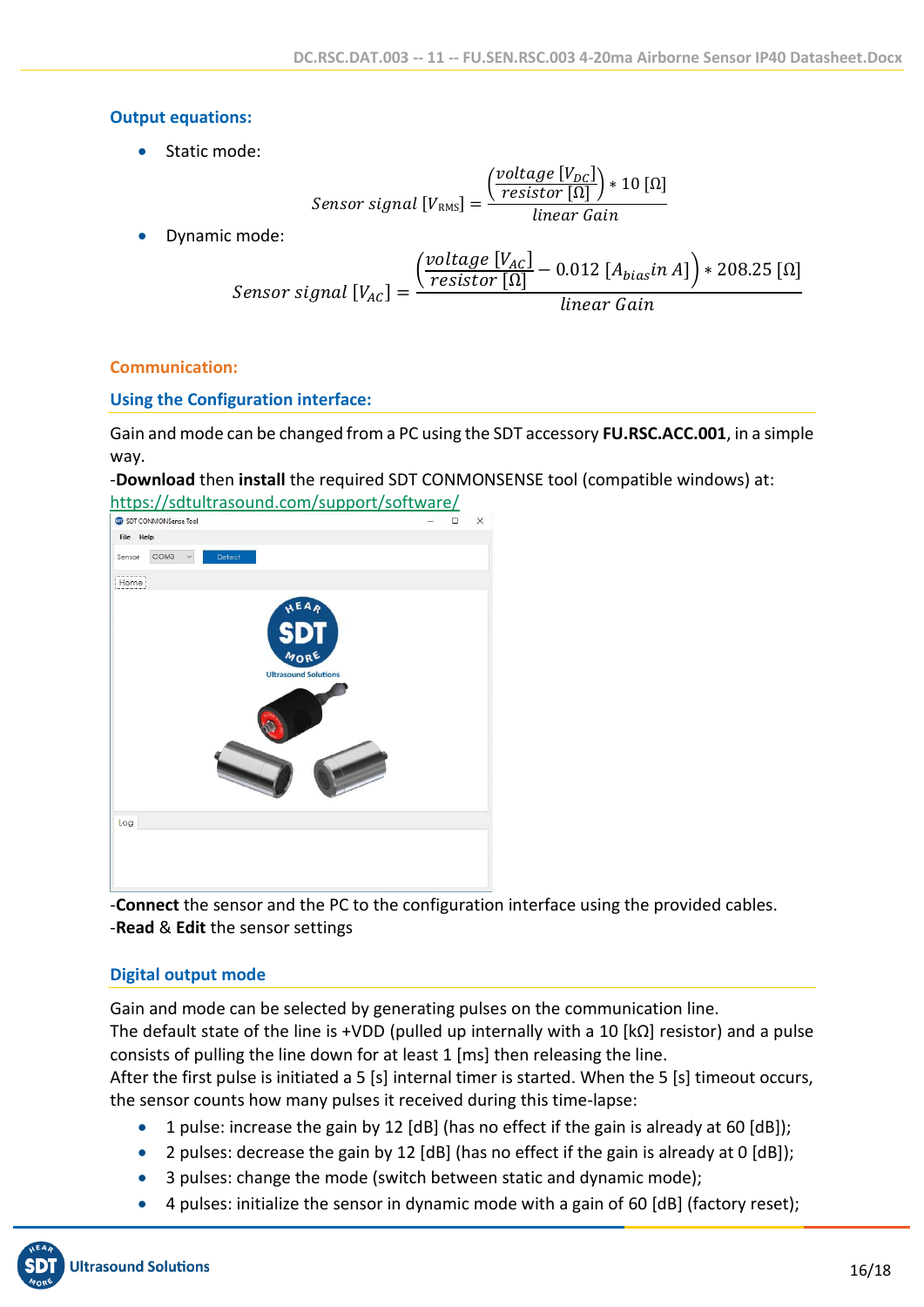After any modification, data are saved inside a non-volatile memory and are restored on sensor power on.

#### *Example*

- Change the output mode (generate 3 pulses under 5 [s]).



#### **Serial mode**

The communication line can also be used for a serial communication allowing advanced features. The protocol used is UART 9600-8-E-1 (9600 bauds, 8 data bits, 1 even parity bit, 1 stop bit). The user can write data to the sensor and read them back:

- 1) The serial communication is initialized by the user by sending the header byte <AAh>.
- 2) The second byte is the device address or the generic address (<00h>). The sensor will only answer to its specific address or to the generic address.
- 3) The third byte is the memory address (see below) that the user wants to write or to read.
- 4) The fourth byte is the operation: <00h> for a write operation; <01h> for a read operation.
- 5)
- a) During a write, the fifth byte is sent by the user with the data that needs to be written.
- b) During a read, the fifth byte is sent by the user and contain the one-byte checksum.
- 6)
- c) During a write, the sixth byte is sent by the user and contain the one-byte checksum.
- d) During a read, the sixth byte is sent by the sensor containing the value of the memory address.

The one-byte checksum is the LSB (least signification byte) from the addition of all bytes sent.

After any modification, data are saved inside a non-volatile memory and are restored on sensor power on.

#### *Memory address*

- 00 Sensor specific address (R/W) range 0 to 255
- 01 Sensor gain (R/W) range 0 to 60 with a step of 12

- 02 Sensor mode (R/W) 1 for static mode; 2 for dynamic mode
- 
- 
- 03 Temperature (R) 8bits integer temperature value
	-
- 04 Temperature (R) 32bits float temperature value byte 1 (LSB)
- 05 Temperature (R) 32bits float temperature value byte 2
- 06 Temperature (R) 32bits float number temperature value byte 3